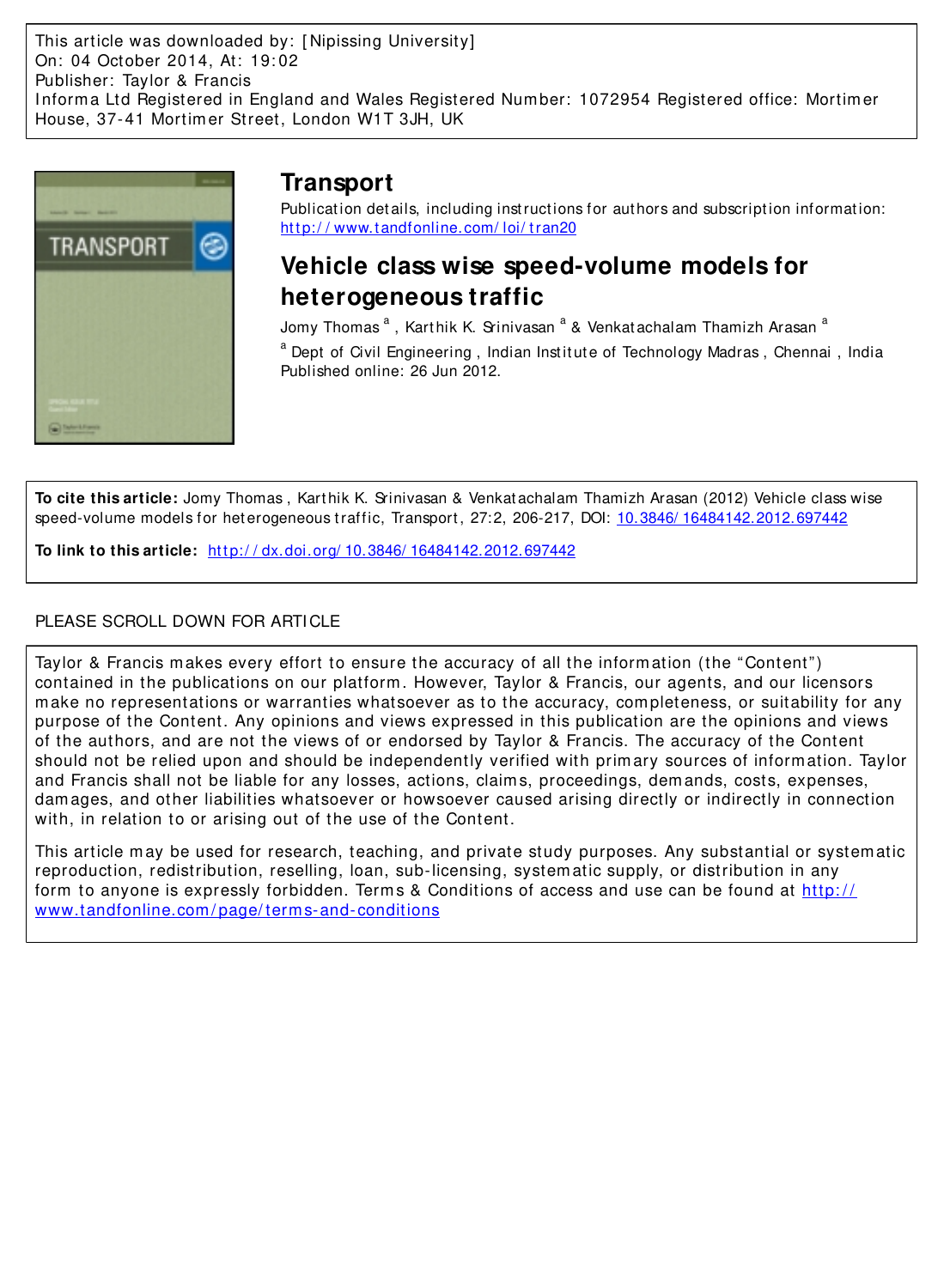

Taylor & Francis Taylor & Francis Group



# **VEHiclE clASS WiSE SpEED-VolUmE moDElS FoR HETERogEnEoUS TRAFFic**

**Jomy Thomas<sup>1</sup> , Karthik K. Srinivasan<sup>2</sup> , Venkatachalam Thamizh Arasan<sup>3</sup>**

Dept of Civil Engineering, Indian Institute of Technology Madras, Chennai, India E-mails: <sup>1</sup>jomythomas04@yahoo.com (corresponding author);  $^{2}$ karthikks@iitm.ac.in;  $^{3}$ arasan@iitm.ac.in

Submitted 19 March 2011; accepted 13 May 2011

**Abstract.** Link performance functions commonly used for traffic assignment are often based on Volume Delay Functions (VDF) developed for homogeneous traffic. However, VDFs relating stream speed to the volume of traffic based on homogeneous lane-based traffic are not adequate for traffic assignment in developing countries due to the heterogeneous nature of traffic that is characterized by a mix of a wide range of vehicle classes with significant differences in static and dynamic characteristics and an imperfect lane discipline. Unfortunately, the use of VDFs similar to those for homogeneous traffic flow situations imposes strong restrictions considering two respects: 1) travel times at path and link levels can be obtained for an aggregated stream but not for individual vehicle types; 2) the effect of varying composition and asymmetric interactions is captured only to a limited extent by converting all vehicles into equivalent Passenger Car Unit (PCU). Hence, this paper proposes the development of VDFs specific to different classes of heterogeneous traffic, as it is more realistic in traffic assignment than the use of the same VDF for all classes of vehicles in a link. This study is aimed at developing models to determine the speed of each vehicle class as a function of flow and composition for six lane roads with heterogeneous traffic based on data obtained from Chennai city, India. Heterogeneity in this study mainly refers to differences in vehicle types (two-wheeler, car, bus, etc.) participating in mixed traffic. To develop multiple user class VDFs, the speed and flow of each vehicle class for a wide range of traffic flow conditions need to be recorded. As this is not possible using field measurements, an established micro-simulation model (HETEROSIM) is used for determining speeds for each vehicle type by systematically varying the volume and composition levels over a range of values that represent relevant and practical traffic conditions observed in six lane divided roads in Chennai city. The proposed delay functions are different from standard single user class VDFs in three key respects: first, they enable more realistic behaviour by modelling differences in class wise speeds at a given volume and composition level; second, they allow for capturing asymmetric interactions of different vehicle types on an average speed of a given vehicle class. Finally, speed-flow relationships for each class are also allowed to vary across volume levels which enable the representation of differential interactions at different levels of congestion in mixed traffic. The need for homogenizing the volumes in terms of a single class is obviated. The models significantly outperformed single class VDFs in both calibration and validation datasets. Further, the proposed models are used for analyzing heterogeneous traffic characteristics. Empirical evidence of asymmetric interactions and the impact of composition on classwise performance are also found and quantified. Finally, two applications of the proposed models are demonstrated for the level of service analysis of different classes and impact analysis of excluding some classes. The proposed models may have applications such as determining class wise road user costs and performance measures (e.g. emissions) that depend on class-specific speeds.

**Keywords:** traffic flow, vehicle, speed, model, interaction, analysis.

# **1. introduction**

Speed flow relationships are widely used for predicting link travel times, traffic assignment and evaluating traffic improvement measures. The operating speeds of vehicles affect travel time, road user cost and the Performance/ Level of Service (LOS) measures. Therefore, understanding how traffic speeds vary due to influencing factors is critical. In this context, this paper addresses the problem of developing speed-flow relationship for mixed traffic urban arterials in Indian cities using data obtained from Chennai city.

The volume delay function is a central part of static traffic assignment models and describes how travel time or speed on road link changes along with traffic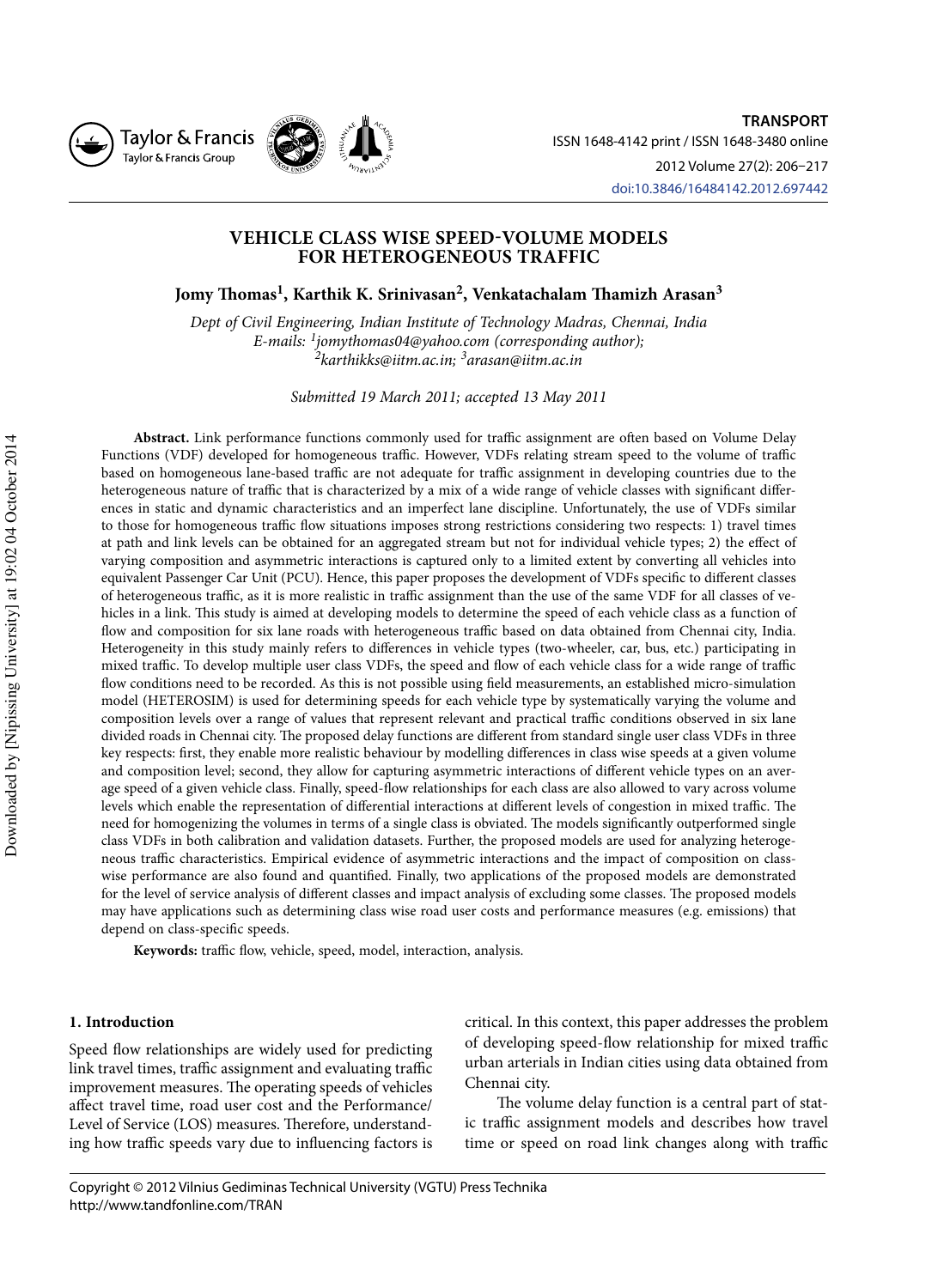demand (Janson Olstam et al. 2008). Various volume delay functions (VDFs) have been developed mainly for homogeneous lane-based traffic (Spiess 1990; Hoban 1987; Akçelik 1991). These VDFs relate stream speed with stream volume and do not account for speeds of various classes present in the stream. Thus, they may not be directly suitable for many applications in heterogeneous traffic. Mixed traffic in such countries like India does not follow a perfect lane discipline. Thus, the concepts of vehicle density, lane occupancy and queuing from homogeneous lane-based traffic cannot be applied for mixed traffic.

Several other sources of complexity also arise in modelling mixed traffic in developing countries. Heterogeneous traffic is characterized by frequent changes in lanes by vehicles due to the interaction between fastmoving and slow-moving vehicles. Also, the static and dynamic characteristics of vehicles differ vastly (Arasan, Koshy 2005) and all types of vehicles occupy the entire road width with very little lateral separation. Due to these features and asymmetric traffic interactions, the aggregation of different class flows into a single volume measure (passenger car equivalent – PCE) may not be adequate (Rudjito 2006). A better understanding of the nature and extent of such variation across vehicle classes is needed to develop suitable traffic models.

Many researchers have developed simulation-based models for mixed traffic providing valuable insights into stream speed versus flow relationships (Chandra, Sikdar 2000; Arasan, Krishnamurthy 2007). However, vehicle class speeds may deviate considerably from stream speed depending on volume, composition, vehicle type, etc. Unfortunately, literature on theoretical or empirical models of class-specific speeds for different vehicle types and their heterogeneous interactions is relatively sparse.

A standard equilibrium assignment algorithm using volume delay functions involving a single user class assume that all vehicles on a facility have the same speed. Multi-class VDFs are more realistic since asymmetric interactions among vehicle classes can be explicitly captured. Understanding class-wise speed-flow relationships is also critical for applications like the evaluation of class-based traffic management measures such as heavy vehicle curfews at certain times or locations. These models may be used for determining speeds and road user costs, fuel consumption and emissions that depend on vehicle classes and corresponding speeds.

Due to these motivating considerations, this study is aimed at developing vehicle class-specific speed-flow relationships for heterogeneous traffic. The specific objectives include:

- • proposing and developing new multiple class multiple regime speed – flow models for mixed traffic;
- analyzing heterogeneous traffic characteristics including asymmetry and interaction across classes, the effect of composition and the role of the volume;
- applying the proposed models to:
- $\circ$  determine the LOS of different vehicle classes in mixed traffic;

· analyze the impact of vehicle-class based traffic measures such as the exclusion of certain vehicle types.

The developed estimation method has been exemplified on one road type and road environment. Specifically, this paper focuses on heterogeneous traffic flow at mid-block sections of divided six lane urban arterial roads in Chennai city, India. In this case, heterogeneity refers to variation in static and dynamic characteristics across the classes of vehicles. This paper is distinct from the existing studies on mixed traffic flow in the following respects. A set of new multiple-class multiple-regime speed-flow models for mixed traffic are proposed and estimated. The proposed models are found to significantly outperform single class and single regime models. The application of the model demonstrates that experienced LOS varies across vehicle types even for the same volume level and affects larger vehicles more adversely. Further, the exclusion of certain vehicle types such as heavy vehicles or auto-rickshaws during heavy congestion shows promise for improving system performance. Furthermore, the findings suggest that the average stream speed better represents the effect of dominant vehicle classes (two-wheelers) in mixed traffic than car speed.

The rest of this paper is organized as follows. A review of related work focusing more on mixed traffic is presented in Section 2. The used simulation model and findings of exploratory analysis are discussed in Section 3. Section 4 discusses and validates the proposed multiple class speed-flow models. A comparison of other single regime and single class models is also performed for benchmarking. The salient empirical findings of the study are discussed in Section 5 and are followed by concluding remarks in the final section.

*Scope of Work.* This study focuses on class-wise volume delay functions for heterogeneous traffic in Indian cities. Specifically, multiple classes considered in the paper refer to different types of vehicles (twowheeler, car, etc.). The classes of vehicles identified for this study are heavy vehicles, cars, auto rickshaws and motorized two wheelers. In particular, the models are developed using data from many mid-block sections on six lane roads of Chennai city, India. The proposed models are used for developing class-wise volume delays as a function of the volume and composition for particular road width. A primary application of the proposed models is in the context of static traffic assignment in the lieu of a traditional single class of VDFs. Since performance at mid-blocks and intersections vary significantly, this study focuses only on midblock sections. The effect of intersection delays and downstream queues are not included in the scope of this study and are being investigated as a part of another study to be reported in the near future. The effects of grade, side friction, etc. though not considered in this study can be incorporated by applying the same methodology with suitable data. The models may be used as the basis for link performance functions for a static assignment of multiclass traffic in developing countries with similar mixed traffic conditions.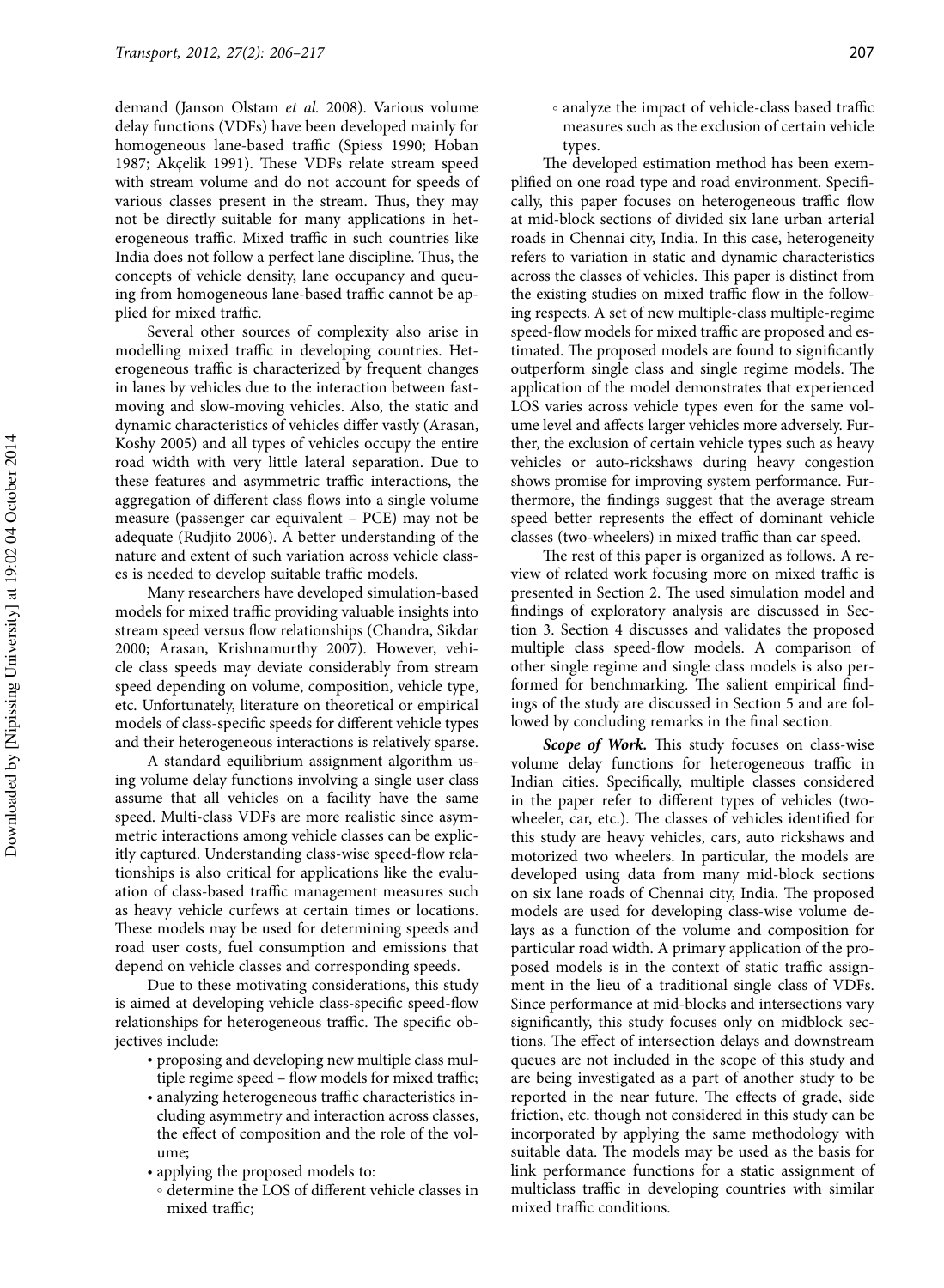### **2. literature Review**

Significant research efforts have been made to investigate speed-flow relationships. Volume delay functions may be classified as linear, logarithmic, exponential power and polynomial forms. A review of the existing link travel time models is presented by Mun (2009).

The following review is restricted in scope to four threads relevant to this study, namely, single regime models, multi-regime models, simulation-based mixed traffic models and asymmetry among classes in mixed traffic. Also, a few link performance models used in assignment practice are analyzed.

## **2.1. Single Regime Model of Mixed Traffic**

A series of single regime linear speed-flow models under mixed traffic have been proposed by the Central Road Research Institute, India (CRRI 2001). These relate the speed of a vehicle in kilometres per hour (V, kmph) and the flow in passenger car units (Q, pcu) per hour in both directions in the form of :

$$
V = b_0 - b_1 \cdot Q,
$$

where:  $b_0$ ,  $b_1$  – model parameters.

The Indonesian Highway Capacity Manual (1993) also proposes a single regime non-linear model used for estimating the capacity of undivided rural roads. The basic equation proposed to describe traffic operations using data from cities all over Indonesia is:

$$
V = 0.5 \cdot V_0 \cdot \left(1 + (1 - Q/C)^{0.5}\right),
$$

where:  $V$  – stream speed (kmph) at flow Q;  $V_0$  – freeflow speed (kmph);  $Q$  – actual flow (pcuph);  $C$  – capacity (pcuph).

Speed-flow relation using a single-zone linear model was also estimated in China (Pan, Kerali 1999) using an equivalent passenger car volume. In contrast, Rotwannasin and Choocharukul (2005) developed single regime linear and non-linear speed density relationships for multilane highways in Bangkok, Thailand. Olszewski et al. (1995) developed negative exponential models to relate journey speed versus density for six different classes of vehicles in Singapore.

In all above mentioned studies, traffic flow is homogenized by using equivalency factors into a reference vehicle (usually car except for Minh et al. 2005). The output of these models is stream speed; however, vehicle class speeds are not determined. Schofield (1986) pointed out there was a wide band of speeds associated with any given level of flow because of variable traffic composition, weather, light conditions and traffic congestion. These observations suggest the need for classspecific models for mixed traffic.

#### **2.2. Multiple Regime Models**

Bång and Heshen (2000) developed two regime linear stream speed – flow relationship with a break point at V/C ratio of 0.85 for urban and inter urban sites in Henan and Hebei provinces in China for two lane undivided roads. Hall and Montgomery (1993) proposed two

segment linear speed-flow models for U.K. motorways. The percentage of heavy vehicles and the difference between free-flow speeds of light and heavy vehicles influenced the slope of the first segment. Based on German data, Brilon (1994) presented three-segment linear models where slopes were found to increase with traffic volume. Suh et al. (1990) suggested a link capacity function for Korea, calibrated based on a BPR type formula. They list some two zone linear travel time models including those with a different slope on either side of practical capacity: Congested travel time  $T$  is given by:

$$
T = T_a + a \cdot (Q' - C'_p) \text{ for } Q' < C'_p;
$$
\n
$$
T = T_a + b \cdot (Q' - C'_p) \text{ for } Q' > C'_p,
$$

where:  $T_a$  – free flow travel time;  $Q'$  – flow per lane (pcuph);  $C_p'$  – capacity (pcuph) per lane;  $a$  – model parameter; b – model parameter.

All studies indicate that the volume of the flow is measured using PCE values and hence the interaction among the classes of vehicles is not adequately modelled.

## **2.3. Mixed Traffic Models Based on Simulation**

A distinguishing factor of mixed traffic in developing countries is the presence of motorized two wheelers. The predominance of two-wheelers and relatively unique traffic manoeuvres such as filtering, moving abreast of other vehicles in the same lane, oblique following and swerving are difficult to represent adequately with the existing simulation tools (Lee *et al.* 2009). They made a computer simulation system incorporating gap acceptance behaviour and path choice behaviour of motorcycles in a traffic stream.

A review of earlier traffic flow simulation models are presented in Khan and Maini (1999). Mallikarjuna and Rao (2006) produced a simulation model based on the concept of cellular automata to estimate the PCE values of vehicles. More recently, Arasan *et al.* (2009) have developed a set of stream speed-flow curves for one-way traffic movement on the roads of the widths of 7.5 m, 11.0 m and 14.5 m based on simulation. The studies noted above were intended mainly for estimating PCE values, capacity analysis or the development of stream speed functions. Therefore, class-wise speed flow relationships are not adequately investigated.

Fewer studies focus on class-wise speeds. Ramanayya (1988) designed speed-flow models by running a simulation model, named MORTAB, for different volumes and percentage compositions of vehicle types. These models yield class-wise speeds of a car, bus, auto rickshaw, truck, motorcycle as a function of average flow (vph) and the percentage of slow moving vehicles (bicycles, cycle rickshaws, and bullock carts).

#### **2.4. Asymmetry in Multi-Class Traffic**

As noted earlier, it is common practice to convert traffic flow in terms of passenger car equivalents. Unfortunately, however, a PCE is not a constant but is expected to vary with flow and composition. Rudjito (2006) noted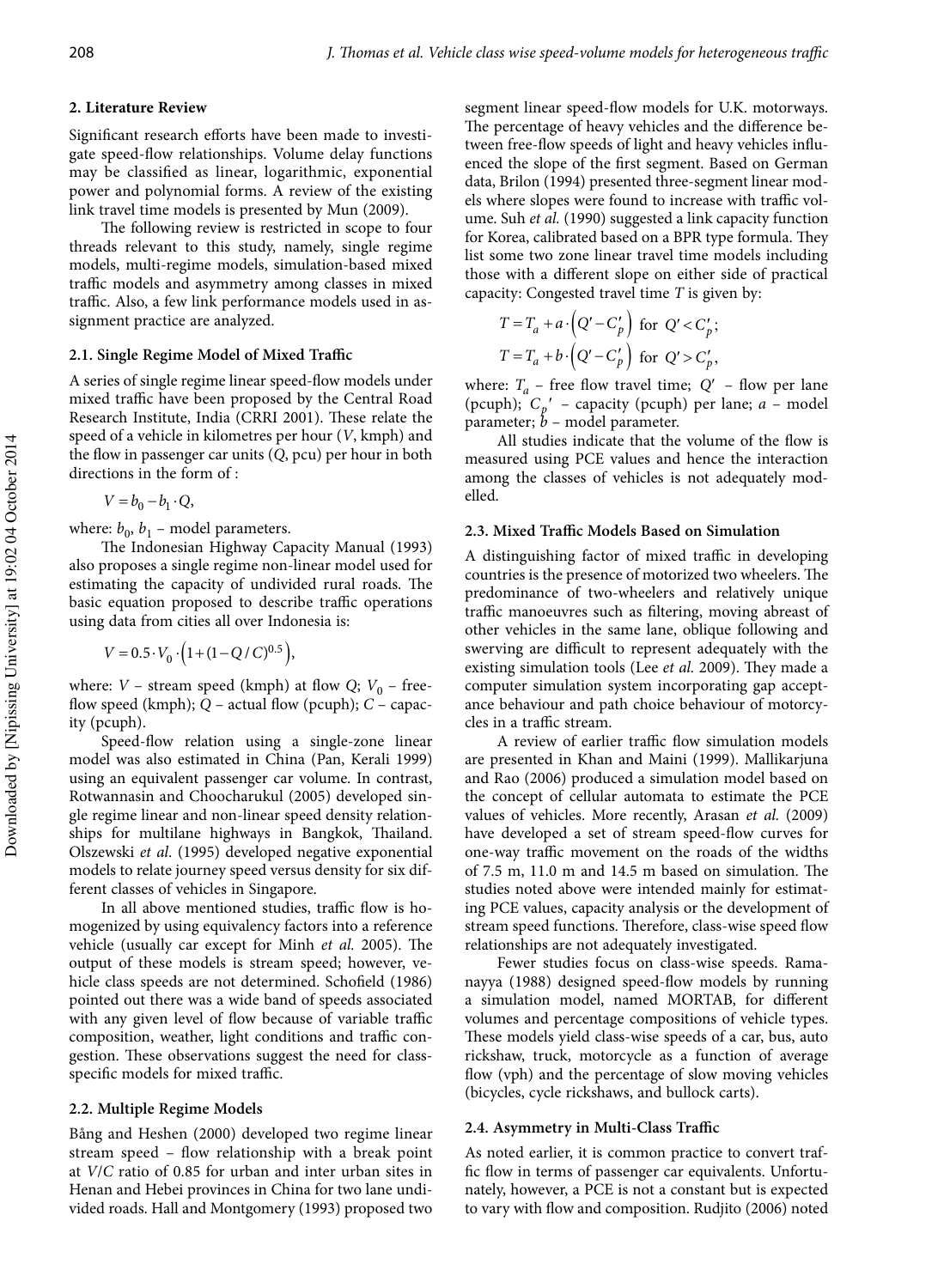that the use of a constant PCE is not suitable; the aggregation of faster and slower vehicles into a single class may lead to a loss of information about inter-class interactions.

Toint and Wynter (1996) argued that certain forms of class-wise speed flow relationships are behaviourally incoherent as they result in constant speed ratios across different classes at varying volumes. They also caution against mathematical incoherence due to the use of the PCU based assignment in mixed traffic. Such an assignment results in a single output value of link flow in the PCU but is unable to identify underlying class wise vehicular volumes uniquely.

Further, a car is not the predominant component of traffic in urban areas in many developing countries. Matsuhashi et al. (2005) found that the proportion of motorcycles in Hanoi and Ho Chi Minh City was around 90%. In Malaysia, approximately 41% of registered vehicles annually are motorcycles (Vien et al. 2008). Stream speed is the volume weighted average of class speeds, and is therefore more likely to be influenced by dominant vehicle types in the stream. Thus, some researchers have argued that making the dominant class (two-wheeler) as a reference unit is more suitable than the use of car equivalents. Along this line, Minh et al. (2005) used the MCU (Motor Cycle Unit) instead of the PCU as a unit to represent mixed traffic while developing speed flow relationships in Hanoi.

The literature presented above highlights the need to capture asymmetric interactions present in mixed traffic. Many studies have investigated stream speed versus flow relationship; fewer studies examine classwise speed flow models. As a result, the nature of classwise speed-flow relationships (linear or non-linear) and differences across classes are not well understood. Further, the limited ability of PCU-based conversion to capture asymmetric interactions has also been noted in some investigations. To overcome these limitations, it is desirable to directly use class-wise speed as dependent variables and class-wise volumes as independent variables.

#### **2.5. Multi-Class Link Performance Models**

Link performance functions are fundamental constructs in traffic assignment. Most link performance functions used in practice and reported in various literature, including the widely popular Bureau of Public Roads (BPR) function, are polynomials in the aggregate volume, the degree and coefficients of which are specified based on a statistical analysis of real data (Nie, Zhang 2005). Class volumes are transformed into the PCE, which on assignment results in unique link volumes in the PCE but are not unique in class volumes.

Si et al. (2008) calibrated link performance functions for the roads of different breadths and traffic conditions. Volume  $v_a$  of each class was converted into equivalent units of bikes  $b$ . Link travel time  $t_a$  as a function of free flow time  $t_0$  for a divided two-breadth road is given as:

$$
t_a = t_0 \cdot \left(1 + \alpha_1 \left(\frac{b_{\text{car}} v_a^{\text{car}}}{C_a}\right)^{\beta_1}\right) \times
$$
  

$$
\left(1 + \alpha_2 \left(\frac{b_{\text{bus}} v_a^{\text{bus}}}{C_a}\right)^{\beta_2}\right) \cdot \left(1 + \alpha_3 \left(\frac{v_b^{\text{bike}}}{C_a}\right)^{\beta_3}\right),
$$

where:  $C_a$  is practical capacity on link  $a$ ;  $\alpha$  and  $\beta$  are parameters.

Wynter (2001) used linear cost functions of the following forms to illustrate the presence of multiple equilibriums in a simple network:

$$
t_{1i}(x) = 1.5 \cdot x_{1i} + 5 \cdot x_{2i} + 30;
$$
  

$$
t_{2i}(x) = 1.3 \cdot x_{1i} + 2.6 \cdot x_{2i} + 28,
$$

where:  $x_{1i}$  and  $x_{2i}$  are the volumes of class 1 and class 2 respectively;  $t_{1i}$  and  $t_{2i}$  are the costs in link *i*.

Simple regression models were developed by Kov and Yai (2010) for mean stream speed while studying the effects of motorcycles and light vehicles separately in different ranges of volume. A sample model, considering the impact of motorcycle percentage  $(P_{MC})$ , has the form:

Stream Speed =  $29.638 - 6.173 \cdot P_{MC}$ .

Wu et al. (2006) used volume/delay function aggregating volumes using PCE values expressed as a nonlinear function mix of trucks and cars and other factors like the slope of the links; However, link costs  $C_a(v_a)$  are computed based on the total volume using the function of the BPR type:

$$
C_a(\nu_a) = \beta_a \cdot \left(1 + 0.15 \cdot \left(\frac{\nu_a}{k_a}\right)^4\right),
$$

where:  $k_a$  – the capacity of link a;  $\beta_a$  – a parameter;  $v_a$  – flow in the PCE obtained from class volumes where the PCE value of a class is a function of traffic and road characteristics of a link.

Transport modelling packages like Cube voyager, Emme/2 are able to model separate speed/flow relationships for light and heavy vehicles of a multi-regime linear form. SATURN represents a two-regime linear form of speed/flow relationships by means of a power function. In all cases, the flow used to calculate speed is the total flow on the link summed up over all user classes.

Difference in class speeds is modelled by:

- • adding fixed extra time per kilometre for HV relative to light vehicles over all flow conditions;
- specifying separate speed/flow curves for heavy and light vehicles at lower flow with speeds converging at capacity.

In practice, speed differential is not constant over the volume and representation of speed in terms of the total volume overlooking the effect of composition that is significant in mixed traffic. Multi regime MUC models are needed to address these issues.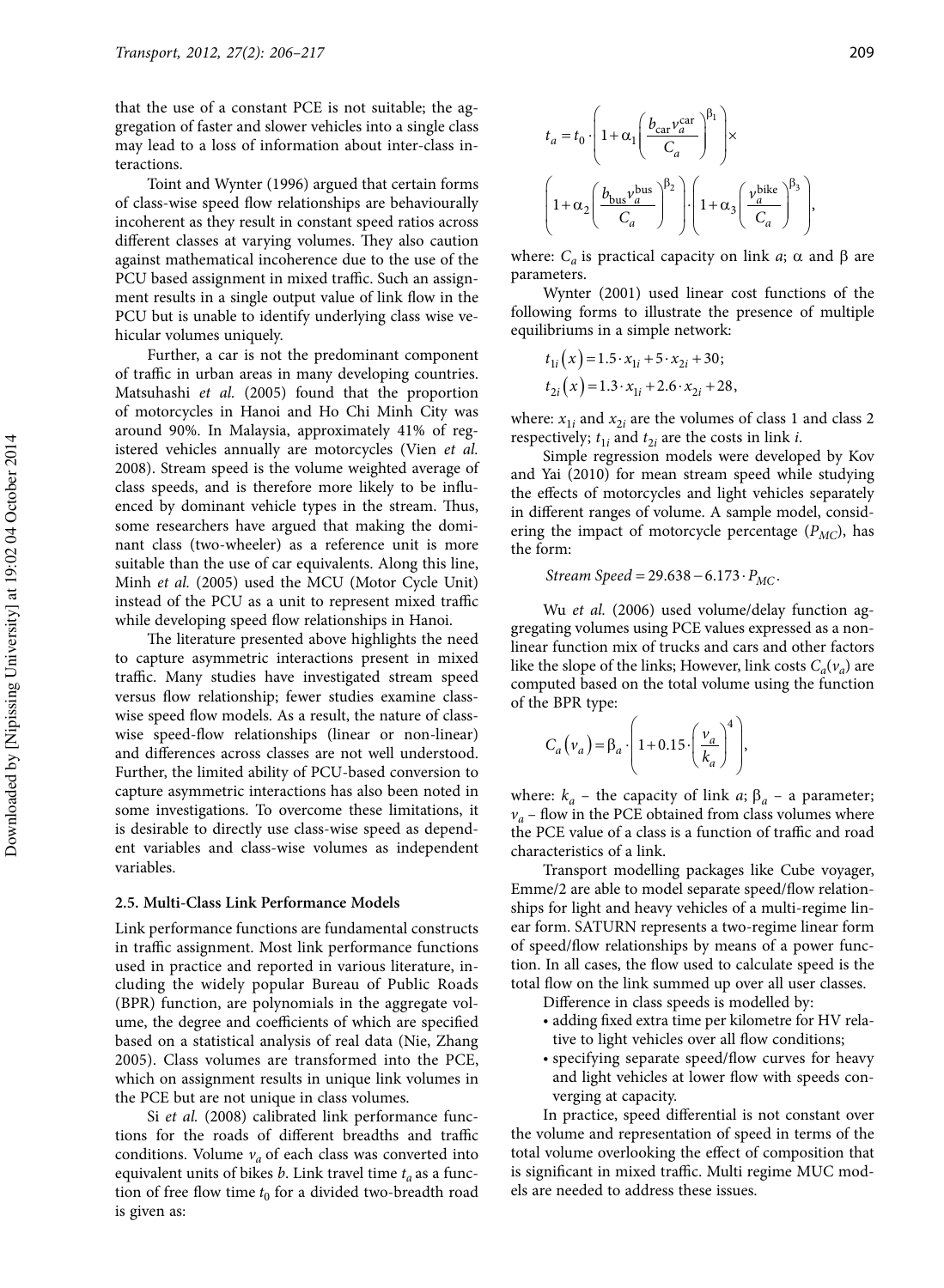# **3. Simulation model and Exploratory Analysis**

Due to the inadequacy of available speed-flow models, this study aims to develop class-wise speed-flow relationships for heterogeneous traffic conditions. The data required for such models include speed and volume measures for each vehicle class observed over a wide range of the levels of the total volume and composition. Measuring speeds and volumes under a large number of compositions and volumes is highly tedious and time consuming. For analysis over a wide range of practical roadway and traffic conditions, the use of simulation models is necessary for adequate experimental control over the factors of interest. Further, a lack of an adequate and automated infrastructure of traffic data collection in many Indian cities makes it practically infeasible to obtain such extensive and high resolution traffic data from the field. To circumvent this problem, micro simulation models (e.g. MIXSIM, CARSIM, INSWERTS) calibrated with field data have been extensively used to systematically vary the factors of interest and obtain the desired performance measures. A similar approach is adopted in this study. A well established micro-simulation model (HETEROSIM) for modelling non-lane based heterogeneous traffic flow is used for this purpose (Arasan, Koshy 2005). The micro-simulation model was calibrated to ensure that the simulation model replicated the observed field traffic conditions for the mid-block sections of six lane divided urban roads in Chennai.

## **3.1. Simulation Model**

Simulation model HETEROSIM was developed based on extensive field traffic data including free flow speeds of each class, headways, lateral and longitudinal clearances, etc., collected on the roads of Chennai city. The inputs required for the traffic simulation model include road geometrics (road width, shoulder), traffic characteristics (free flow speeds, headways, lateral and longitudinal clearance) and static (dimension) and dynamic characteristics (acceleration and deceleration) of vehicles.

The component of the simulation model includes vehicle generation, vehicle movement and vehicle placement modules. Vehicles can be generated under varying volumes and composition levels from different headway distributions, including negative exponential, shifted exponential and Erlang distribution. Vehicle movement and placement logic reflect an imperfect lane discipline prevailing in mixed traffic. Consequently, the entire road width is treated as a single unit. The generated vehicle is placed at the beginning of the test stretch with the speed that is a function of a free flow speed of the class, the acceleration/deceleration characteristics of the vehicles and the availability of front clearance. Vehicle positions are then updated at the intervals of 0.5 second. The model outputs the average speed of each vehicle over the length of one kilometre after a warm up zone of the length of 200 m. More details about the modelling framework and validation of the HETERO-SIM model are presented in Arasan and Koshy (2005).

This model was calibrated using the observed values of traffic flow characteristics and roadway conditions on a six-lane road in Chennai city, India. The model was validated by simulating field observed traffic flow and composition and comparing the characteristics of simulated traffic with those of the observed traffic flow. For the purpose of simulation, a 12.0 m wide and 1400 m long road stretch was considered. The middle portion of 1000 m was the observation stretch. The initial 200 m length at the entry point was used as a warm up zone and the 200 m length at the exit point was also excluded from analysis to ensure a steady flow of traffic in the simulation stretch. Simulation was run using three random number seeds for generating headways and average speeds and the volume of each class of vehicles were the final outputs of the model. Percentage errors in the average seeds simulated and observed in the field make 5.4, 6.4, –3.03 and –6.76% for a bus, car, motorized three wheeler and motorized two wheeler respectively. Thus, for macro-level practical applications of average speeds, these values are within acceptable limits.

The traffic simulation model was run for varying compositions of traffic at different volume levels and corresponding speed for each class of the vehicle was obtained. Realistic composition levels were identified based on field data collected from various roads in Chennai (Arasan, Koshy 2005; Arasan, Vedagiri 2008; Arasan, Krishnamurthy 2007). Due to inherent similarities of their speed characteristics, trucks, buses and commercial vehicles were classified as 'heavy vehicles'. The prominent types of vehicles and their composition ranges from field data were: heavy vehicles (1÷5%), light commercial vehicles (1÷4%), motorized threewheelers (5÷15%), cars (20÷30%), motorized twowheelers (40÷60%) and bicycles (0÷10%). The percentage of non-motorized three wheelers was very small in the study corridors and hence is not considered further in this paper. Thus, the vehicles fall into four classes: heavy vehicle (HV), car (C), motorized three wheeler (Auto) and motorized two wheeler (2W).

# **3.2. Development of Speed-Volume Relationship**

The validated simulation model was used for simulating traffic flow considering twenty five sets of compositions drawn uniformly within the representative range mentioned in Section 3.1. The compositions were chosen such that class-wise compositions were summed up to 100%. For each combination, the total volume of traffic was increased in the steps of 500 vph from low volume (500 vph) until capacity. For each volume, the simulation model was run for each of the twenty five sets of compositions separately. Thus, for a particular volume, there are 25 observations of speed corresponding to 25 different compositions. At every volume level, three speed values were used for different simulation runs and the average value of the speed of each class of vehicles over the three runs is used as a dependent variable. Independent variables correspond to the volume classified by the vehicle type.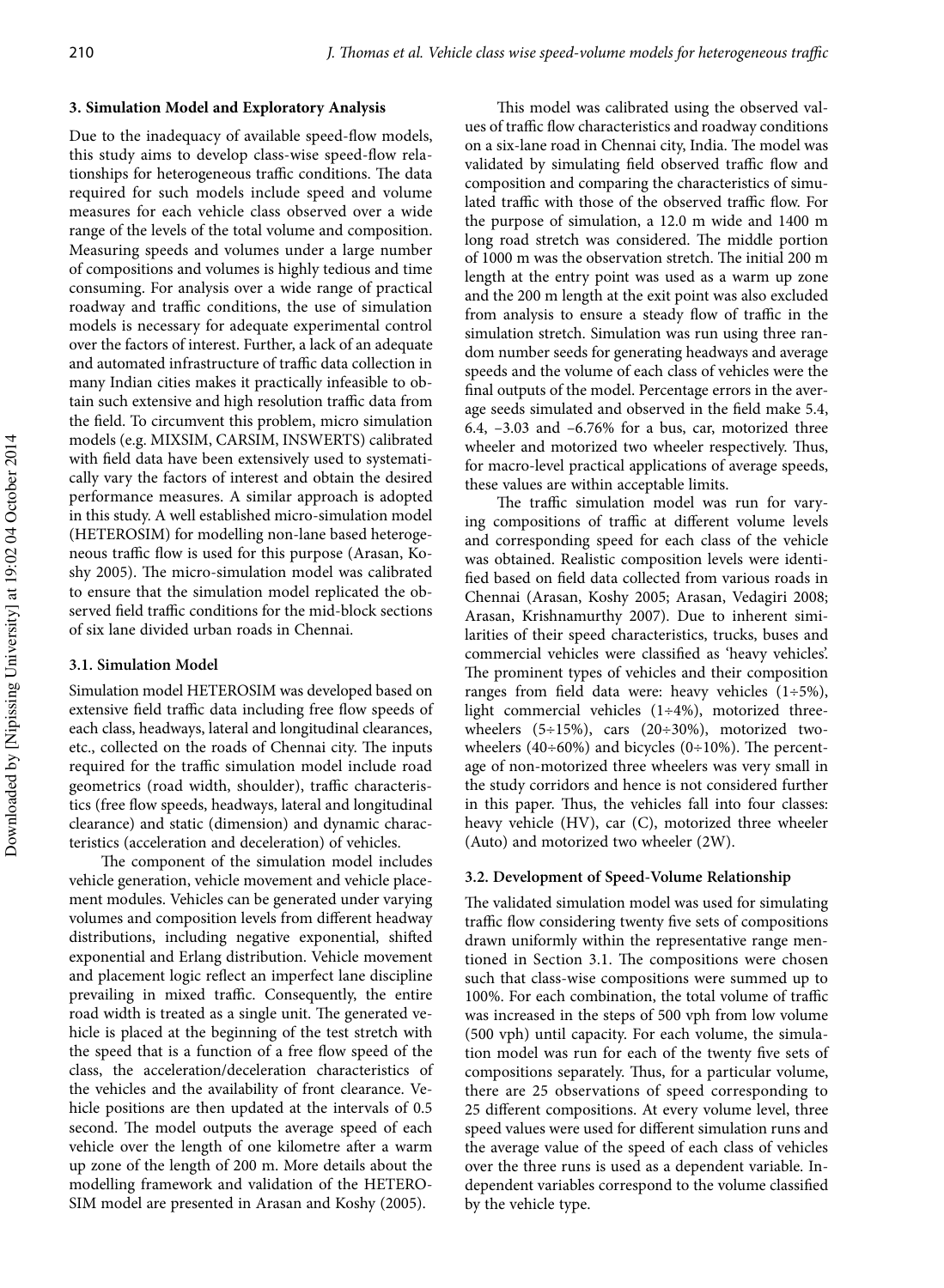# **3.3. Exploratory Analysis of Class Wise Speeds and Volume**

An illustrative plot of variation in speed and the volume for cars are given in Fig. 1. As expected, the speeds of different classes decrease with an increase in the volume. When the volume is low, the scatter of class-wise speed over different compositions is small. Thus, composition does not have a strong influence on a low volume. However, as the volume increases, the scatter of speeds increases indicating a greater role of composition and interactions.

Speed volume curves corresponding to a representative base composition (HV  $-6\%$ , Car  $-25\%$ , Auto -  $11\%$ ,  $2W - 58\%$  for all classes of vehicles are shown in Fig. 2. It is clear that the average speeds vary across classes. Note that cars are the fastest component at low and moderate volumes followed by two-wheelers. Autos are the slowest due to their smaller free flow speed and heavy vehicles are slightly better at low volumes. These trends reverse above medium volume levels. Two-wheelers are faster than cars, and autos are faster than heavy-vehicles. In relation to stream speed, at low volumes, cars are the only class which is faster than stream speed (two-wheelers are nearly equal to stream speed). At high volumes, only two-wheelers are faster than stream speed. Thus, congestion affects cars and heavy vehicles more adversely than two-wheelers



Fig. 1. Car speed (kmph) vs total volume (vph)



**Fig. 2.** Plots of class speeds vs volume

and autos respectively. This trend is also evident from the varying slopes across different vehicle classes. At low and moderate volumes, the slope of cars is the largest followed by heavy vehicles, whereas, two-wheelers and autos slopes are nearly flat. At high volumes, the slopes of all classes increase; cars and heavy-vehicles more so than two-wheelers and autos. Therefore, separate speed-flow relationships for different vehicle classes are warranted.

Further, the slopes of speed flow curves vary depending on volume levels. In particular, the slopes at a low volume are small and progressively increase as the volume increases. These findings suggest the need to delineate different regimes of speed-flow in mixed traffic. Thus, there is a need for multi-class, multi-regime volume delay functions for mixed traffic.

The plots also show that the difference between vehicle class speed and stream speed varies across classes and volume levels. At low volumes, car speed is the largest relative to stream speed. However, as the volume increases, this speed differential decreases and becomes negative at high congestion. On the other hand, the autos that are much slower at low volumes than stream speed tend towards stream speed at high congestion. Two-wheelers, in contrast, nearly match stream speed at a low volume, but tend to slightly exceed it under very congested conditions. Thus, no particular class speed represents other classes or stream speed over the entire range of volumes. Car speed declines more sharply than other classes with an increase in the volume. Consequently, the deviations of vehicle class speeds from car speeds are relatively larger. Furthermore, car speed does not adequately represent stream speed in mixed traffic due to a smaller composition of cars. For these reasons, stream speed forms a more suitable basis for measuring mixed traffic performance than average car speeds.

# **4. multi-class multi-Regime Speed Flow models**

The proposed models are aimed at estimating the speeds of different classes of vehicles in mixed traffic, given the volume and composition of traffic. Based on the results of exploratory analysis, different equations are considered for low, medium and high volume levels. It is possible that cut-offs may vary in view of different vehicle types. To allow for variable cut-offs, various trial values of threshold for low, medium and high volume were considered for each vehicle class and estimated models. The set of thresholds that provided the best fit with data in terms of the RMSE of class-wise speeds was selected for delineating low, moderate and high volumes. Accordingly, medium volume range was found to be 4000÷5600 vph for all classes except heavy vehicles. The range of heavy vehicles was 4000÷6400 vph. This implies that heavy vehicles experience a significant slope change (increase) at a higher volume than other classes.

At low volumes, composition did not affect class speeds significantly (noted in Section 3.3, Fig. 1). Hence, traffic volume (at an aggregate level) in vehicle per hour is used as an independent variable in this regime. In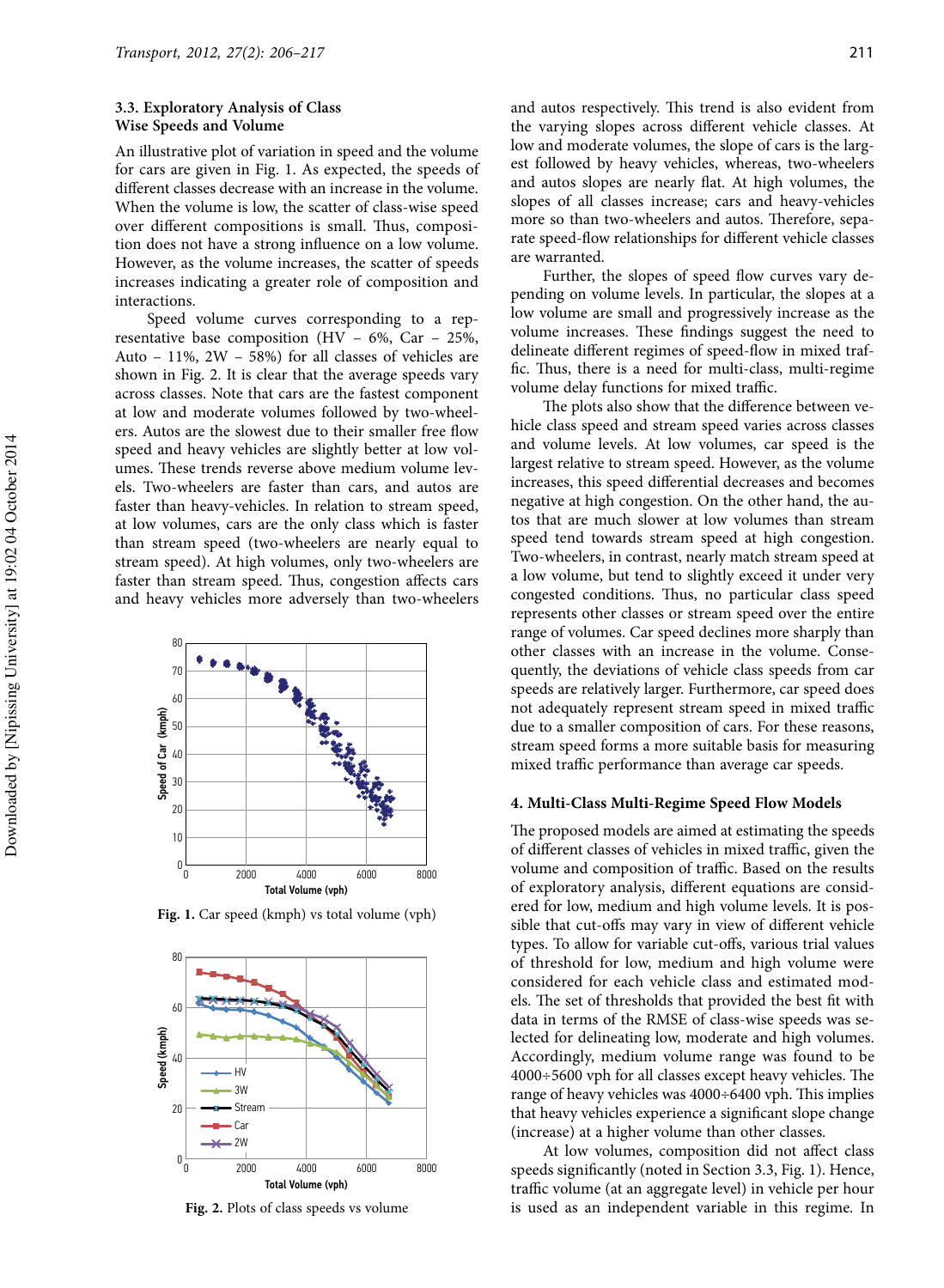contrast, class-wise flows are used as independent variables at moderate and high volume levels. Therefore, separate regression models are used for estimating class wise speed and stream speed as a function of class-wise vehicular volumes at moderate and high volume levels.

Different functional forms were tested for regression models and linear regression provided reasonable goodness-of-fit. Improvements in other non-linear forms were practically small. Hence, due to adequate fit for data, simplicity and more intuitive interpretation, linear regression analysis was adopted for the development of models in all cases (all volumes, classes and compositions).

For low volumes, speed flow relationships are given as:

$$
V_i = a_i + b_i \cdot Volume + \varepsilon_i,
$$

where:  $V_i$  – the average speed of the vehicles of class *i* (hv, car, auto, two-wheeler respectively); Volume – the total volume in vph;  $\varepsilon_i$  – the error term.

For medium and high volumes, speed flow relationships are given by the equations of the following form:

$$
V_i = c_i + \beta_{1i} \cdot HV + \beta_{2i} \cdot Car + \beta_{3i} \cdot Auto + \beta_{4i} \cdot TW + \varepsilon_i,
$$

where:  $V_i$  – the average speed of the vehicles of class *i*;  $HV$  – the volume of heavy vehicles in vph;  $Car$  – the volume of cars in vph; Auto – the volume of auto-rickshaws in vph;  $TW$  – the volume of two-wheelers in vph;  $\beta_{1i}$ ,  $\beta_{2i}$ ,  $\beta_{3i}$ ,  $\beta_{4i}$  – slope coefficients for a heavy vehicle, car, auto and two-wheeler volumes on the class speed of vehicle class i.

The results of multiple linear regression models relating the speed of different vehicle classes to volume and composition and corresponding to the goodness of fit are shown in Table 1 indicating that the value of determination coefficient  $(R^2)$  is high and the models are statistically significant based on the F-test. The model parameters were also found to be statistically significant using the t-test at a usual significance level of 5%. With increasing the volumes of any class, the speed of all classes reduce as expected. However, the magnitude of reduction depends on composition (specifically a class contributing to an increase in volume) and the current volume level (low, medium or high). A detailed discussion of class-wise speed flow relationships and associated insights are given in Section 5.

#### **4.1. Development of Stream Speed Models**

Conventionally, the speed of traffic is estimated by stream speed or car speed. For the reasons noted earlier (Section 3.3), stream speed is used as a benchmark to evaluate the performance of various models under mixed traffic (Table 2).

Furthermore, other existing models do not capture class wise speeds, and hence stream speeds form the common basis for comparison. The models compared include:

• a single regime, single class linear model of speed versus total volume;

- • a single regime, single class non-linear (polynomial) speed-flow model;
- a three regime, single class linear model;
- • a three regime, single class polynomial model;
- • the proposed multi-regime, multi-class model.
- The results of stream speed show that the proposed

multi-regime, multi-class models offer a significant improvement in the MAPE of stream speed compared to other models. In addition, the multi-regime multi-class model is also able to capture differences in speed flow relationship across different component vehicle types. Among single regime models, the polynomial model outperforms the linear one. In contrast, the three zone linear model performs just as well as the three zone polynomial (and better than the single zone polynomial) one. Thus, speed-flow relationship varies non-linearly with the volume that can be adequately captured using the three zone linear model. Further, the error in prediction is the largest at higher congestion for all models, particularly, the single regime ones.

## **4.2. Validation**

Mathematical speed-flow models were validated against the empirically observed video of traffic data on speed, volume and composition collected on three other midblock sections (1 km long) of Chennai city roads not used for calibration. The videos from both cameras were synchronized and played. A vehicle entering the stretch captured on camera 1 is traced in camera 2 and the time taken is noted to calculate speed. This was done for all vehicles over observation time, yielding class volumes and class speeds. A comparison of the field observed and the model-predicted values of the speeds of different vehicle types as well as stream speed are shown in Table 2 taking into account different volumes. The observed and predicted speeds for each vehicle class and stream speed appear to be reasonably close (within 10% mostly). Thus, the models are able to replicate the observed field data in a satisfactory manner (Table 3).

#### **5. Analysis of Results**

# **5.1. Differences in Speed Flow Relationships across Vehicle Classes**

#### *Free Flow Speeds:*

Free flow speeds and the rate of acceleration vary widely across the classes and number of lanes. The mean free speeds of heavy vehicles, cars, autos and two-wheelers were recorded as 67, 72, 48 and 61 kmph respectively. Acceleration rates at low and high speeds are  $0.89 \div 0.67$  m/s<sup>2</sup> for HV,  $1.5 \div 0.95$  m/s<sup>2</sup> for a car, 1.01÷0.3 m/s<sup>2</sup> for autos and 1.35÷0.60 m/s<sup>2</sup> for two wheelers. Note that autos (three-wheelers) have significantly lower free speed than other categories. These vehicles with lesser free speed are observed to impede the movement of vehicles with higher free speeds resulting in frequent overtaking. Also, interference is caused by the frequent the lane-changing behaviour of the vehicles of a smaller size due to an imperfect lane discipline. As the volume increases, the effect of free-speed differ-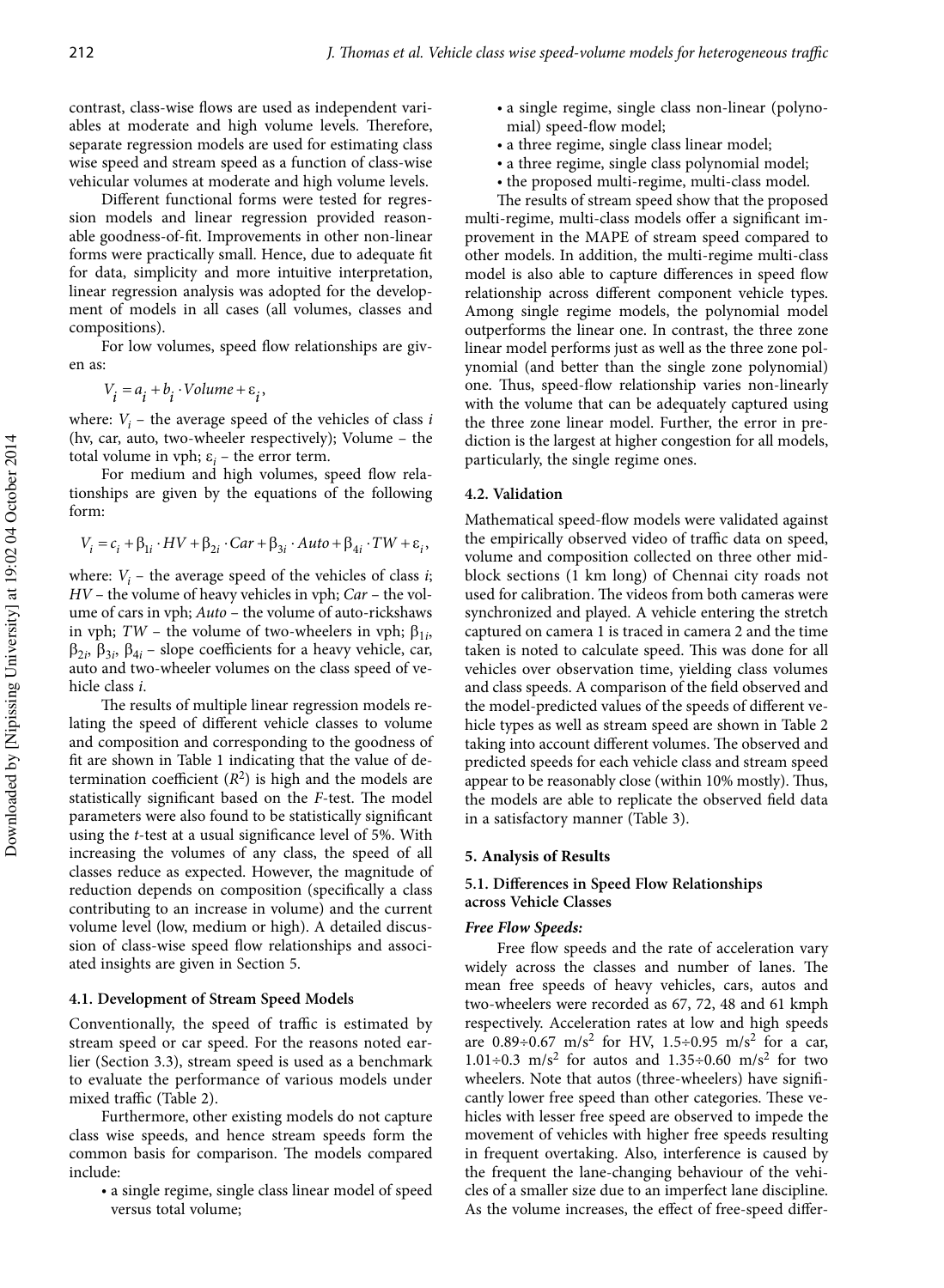| Average<br>speed of<br>the class<br>(kmph) | Coefficient     |           |                             |                              |                               |                                      |                       |                            |  |  |  |  |
|--------------------------------------------|-----------------|-----------|-----------------------------|------------------------------|-------------------------------|--------------------------------------|-----------------------|----------------------------|--|--|--|--|
|                                            | Volume<br>level | Intercept | HV volume<br>$(\beta_{1i})$ | Car volume<br>$(\beta_{2i})$ | Auto volume<br>$(\beta_{3i})$ | Two-wheeler<br>volume $(\beta_{4i})$ | Total<br>volume $(b)$ | Goodness-of-fit<br>$(R^2)$ |  |  |  |  |
|                                            | low             | 64.24     |                             |                              |                               |                                      | $-0.001$              | 0.77                       |  |  |  |  |
| Two-<br>wheeler                            | medium          | 105.7     | $-0.035$                    | $-0.015$                     | $-0.016$                      | $-0.007$                             |                       | 0.95                       |  |  |  |  |
|                                            | high            | 109.3     | $-0.037$                    | $-0.016$                     | $-0.017$                      | $-0.007$                             |                       | 0.89                       |  |  |  |  |
|                                            | low             | 77.3      |                             |                              | -                             |                                      | $-0.004$              | 0.88                       |  |  |  |  |
| Car                                        | medium          | 116.2     | $-0.04$                     | $-0.0174$                    | $-0.022$                      | $-0.009$                             |                       | 0.97                       |  |  |  |  |
|                                            | high            | 96.61     | $-0.033$                    | $-0.014$                     | $-0.016$                      | $-0.006$                             |                       | 0.81                       |  |  |  |  |
|                                            | low             | 49.7      | $\overline{\phantom{0}}$    |                              | $\qquad \qquad -$             |                                      | $-0.0007$             | 0.75                       |  |  |  |  |
| Auto                                       | medium          | 77.74     | $-0.023$                    | $-0.0103$                    | $-0.01$                       | $-0.004$                             |                       | 0.94                       |  |  |  |  |
|                                            | high            | 90.9      | $-0.03$                     | $-0.013$                     | $-0.014$                      | $-0.006$                             |                       | 0.89                       |  |  |  |  |
| Heavy                                      | low             | 64.5      |                             |                              |                               |                                      | $-0.0033$             | 0.89                       |  |  |  |  |
| vehicle                                    | medium          | 93.63     | $-0.03$                     | $-0.014$                     | $-0.016$                      | $-0.007$                             |                       | 0.97                       |  |  |  |  |
|                                            | high            | 77.76     | $-0.026$                    | $-0.011$                     | $-0.012$                      | $-0.005$                             |                       | 0.77                       |  |  |  |  |
|                                            | low             | 65.9      |                             |                              |                               |                                      | $-0.0018$             | 0.76                       |  |  |  |  |
| Stream                                     | medium          | 107.9     | $-0.037$                    | $-0.017$                     | $-0.019$                      | $-0.007$                             |                       | 0.97                       |  |  |  |  |
|                                            | high            | 96.33     | $-0.033$                    | $-0.014$                     | $-0.015$                      | $-0.006$                             |                       | 0.78                       |  |  |  |  |

**Table 1.** Multi-regime multi-class speed models

entials on stream speed comes down and the slope coefficients of different class volumes are significantly different (particularly, two-wheelers and heavy vehicles). Thus, the size of a vehicle and interactions play a greater role in the variation of speed with flow.

#### **5.2. Asymmetric Interactions**

This section studies the asymmetric interaction between the pairs of vehicle classes. This asymmetry is a key feature of heterogeneous traffic. Specifically, speed reduction in class s due to the addition of the given number of vehicles of class r and vice-versa are examined. In particular, the asymmetry ratio between vehicle classes  $i$  and  $j$  is determined as follows:

$$
AR_{ij} = \frac{SR_{ij}}{SR_{ji}},
$$

where:  $SR_{ij}$  – speed reduction (in %) in class *i* due to the addition of the given number of the vehicles of class j;  $SR_{ii}$  – speed reduction (in %) in class *j* due to the addition of the given number of the vehicles of class i.

Thus, ratio  $AR_{ij}$  may be viewed as the impedance of vehicle class  $j$  on the average speed of class  $i$  relative to the impedance of class  $i$  on the average speed of class j for the given volume and composition level.

The above speed reductions are obtained using equations from Table 1 by incrementing 50 vehicles of a corresponding class to the reference volume level (low, medium or high) and base composition level. At the medium volume level, the highest ratio is for a 2W–HV pair (4.04). The asymmetry ratios of a 2W– Auto, Car–HV, Car–Auto and TW–Car were found to be 3.07, 2.39, 1.85 and 1.58 respectively. Higher asymmetry for 2W–HV and Car–HV pairs can be attributed to size differential which alone does not contribute to asymmetric interactions. For instance, the lowest ratio is for an auto-heavy vehicle (1.35) despite size differential. Smaller asymmetry is due to the fact that the slope of the speed-flow curve of heavy vehicles decreases at a faster rate than that that of auto-rickshaws (Fig. 2) resulting in a smaller base speed of heavy vehicles. Consequently, speed reduction in heavy vehicles due to autos is also larger. Higher ratios for a 2W–Auto and Car– Auto, in spite of smaller size differences, can be attributed to poorer dynamic characteristics of autos. Asymmetry ratios at higher volumes are quite different from those at moderate volumes. Higher ratio is noted for a 2W–HV pair as before but is higher (5.93). The asymmetry of Auto–HV increases from 1.35 to 2.34 from the moderate to high volume level. Similarly, TW–Car ratio increases from 1.85 to 2.31, and Car–HV ratio increases marginally from 2.39 to 2.67. Thus, the impedance of a larger vehicle on a smaller one grows at a faster rate (than speed reduction of a larger vehicle due to a smaller vehicle). Consequently, size differential plays a greater role at higher volumes.

On the other hand, asymmetry ratio for some classes reduces at a higher volume. For instance, Car–Auto ratio decreases from 1.85 (moderate volume) to 1.1 (high volume). This decrease is due to the fact that an increase in the impedance of an auto to a car is only marginal (speed reduction increases from 2.38% to 3.06%). However, the impedance of a car to an auto is more than double (from 1.27% to 2.79%). Similarly, 2W–auto asymmetry reduces from 3.07 (moderate volume) to 2.42 (at high volume) as the impedance of a two-wheeler to an auto grows at a faster rate than the impedance of an auto to a two-wheeler at high congestion.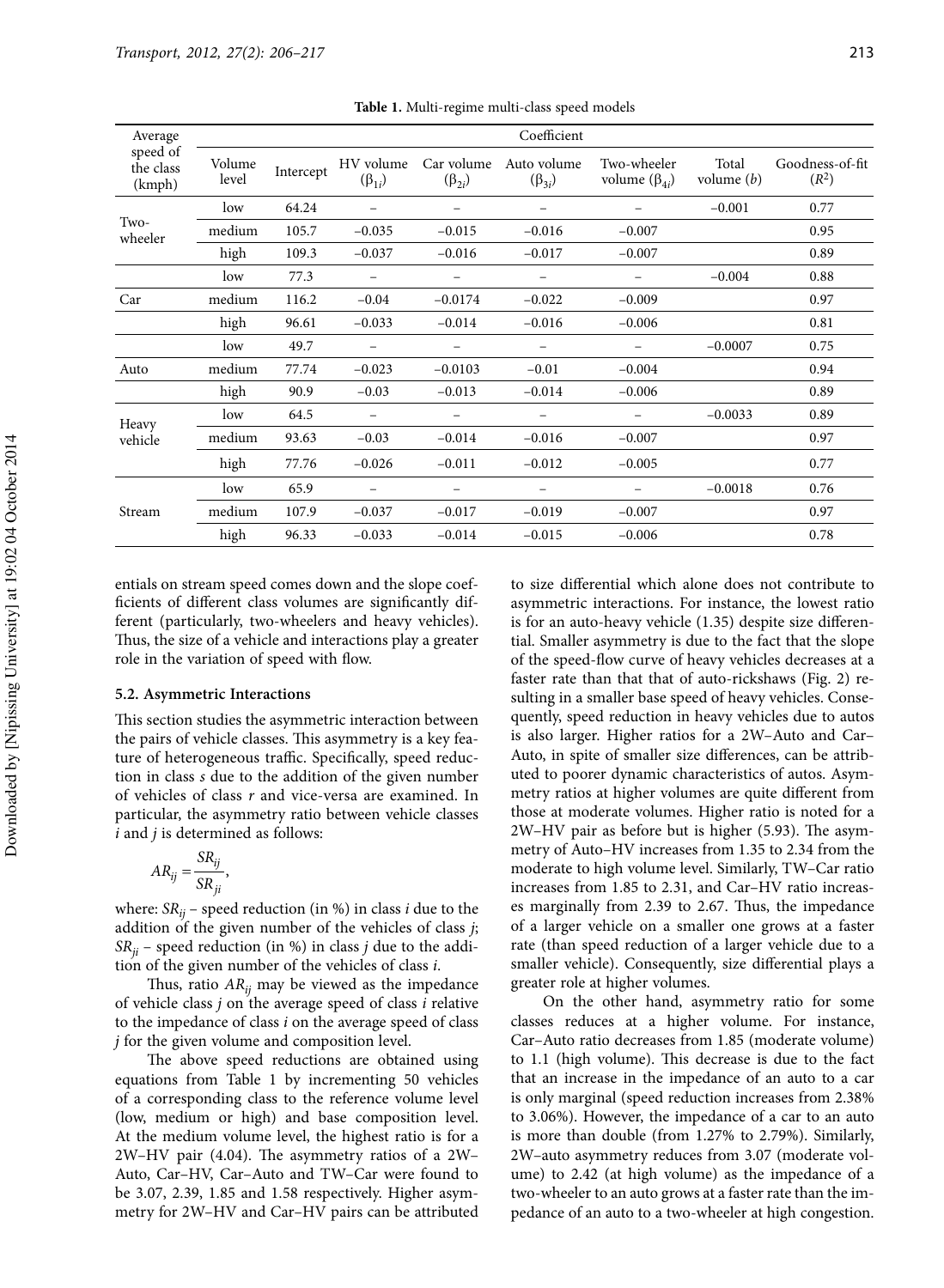|                                           |                 |                            | Coefficient  |                          |                                                                                                                                                                                    |      |  |
|-------------------------------------------|-----------------|----------------------------|--------------|--------------------------|------------------------------------------------------------------------------------------------------------------------------------------------------------------------------------|------|--|
| Speed (kmph)                              | Intercept $(c)$ | $Q^2$<br>Q                 |              | Goodness -of-fit $(R^2)$ |                                                                                                                                                                                    |      |  |
|                                           |                 |                            |              |                          | low                                                                                                                                                                                | 7.4  |  |
| Single zone linear                        | 75.9            | $-0.007$                   |              | 0.85                     | medium                                                                                                                                                                             | 9.3  |  |
|                                           |                 |                            |              |                          | high                                                                                                                                                                               | 30.1 |  |
|                                           |                 |                            |              |                          | low                                                                                                                                                                                | 1.4  |  |
| Single zone parabolic<br>in Q             | 61.1            | 0.0051                     | $-1.7E-06$   | 0.96                     | medium                                                                                                                                                                             | 4.8  |  |
|                                           |                 |                            |              |                          | Volume level<br>MAPE(%)<br>high<br>9.4<br>1.3<br>low<br>medium<br>3.6<br>high<br>7.0<br>low<br>0.9<br>medium<br>3.3<br>high<br>9.9<br>1.06<br>low<br>medium<br>2.3<br>high<br>4.04 |      |  |
|                                           | 65.9            | $-0.0018$                  | -            | 0.76                     |                                                                                                                                                                                    |      |  |
| Three-zone linear                         | 106.8           | $-0.013$                   |              | 0.97                     |                                                                                                                                                                                    |      |  |
|                                           | 106.1           | $-0.013$                   | 0.67         |                          |                                                                                                                                                                                    |      |  |
|                                           | 63.5            | 0.0016                     | $-8.5E - 07$ | 0.86                     |                                                                                                                                                                                    |      |  |
| Three-zone parabolic in Q                 | 55.8            | 0.0092                     | $-2.4E-06$   | 0.95                     |                                                                                                                                                                                    |      |  |
|                                           | 65.6            |                            | $1E-06$      | 0.67                     |                                                                                                                                                                                    |      |  |
|                                           |                 |                            |              |                          |                                                                                                                                                                                    |      |  |
| Stream speeds using<br>multi-class models |                 | Equations given in Table 1 |              |                          |                                                                                                                                                                                    |      |  |
|                                           |                 |                            |              |                          |                                                                                                                                                                                    |      |  |

**Table 2.** MAPE % in stream speeds across different models

**Table 3.** Validation of the proposed speed-volume models

| Class of vehicle                | Heavy vehicles |      | Car  |           | Motorized three wheeler |      |      | Motorized two wheeler |               |      |      |      |
|---------------------------------|----------------|------|------|-----------|-------------------------|------|------|-----------------------|---------------|------|------|------|
| Location No.                    |                |      | 3.   |           |                         | 2 3  |      | $\overline{2}$        | $\mathcal{L}$ |      |      |      |
| Observed speed (kmph) 47.8 20.5 |                |      | 48.8 | 59.4 22.0 |                         | 56.8 | 42.6 | 22.2                  | 44.8          | 51.4 | 25.5 | 55.6 |
| Estimated speed (kmph)          | 51.8           | 20.0 | 44.2 | 62.5      | 22.2                    | 52.6 | 47.1 | 22.5                  | 44.1          | 60.3 | 25.9 | 55.2 |

A three-wheeler on the other hand, due to its lower speed and frequent lane changing, impedes other faster vehicles more than cars at a moderate volume rather than at a high volume. Thus, the relative impedance of a car, two-wheeler and heavy vehicles to autos grows faster at higher volumes than reverse impedance. These findings show that interactions in mixed traffic not only vary by class-types depending on vehicle dimensions and dynamic characteristics, but are also influenced by volume levels.

# **5.3. Difference in the Levels of Service (LOS) Across Different Vehicle Classes**

The level of service for a vehicle at any V/C ratio depends on operating speed as well as on its free flow speed of that class. Further, free flow speeds vary with the class. Besides, the average speeds vary with the classes at a given V/C ratio. Consequently, the experienced LOS can also vary across the classes at a given volume. Indian code – IRC 106 (1990) recognizes six levels of service based on percentage difference between stream speed and free flow speed. The level of service is designated 'A' if operating speed is not lower than 90% of free flow speed (FFS); similarly B (70 to  $<$  90% of FFS), C (50 to < 70%), D (40 to < 50%), E (33 to < 40%) and F (25 to < 33%) are delineated. The class-wise LOS can be computed analogously in terms of % deviation between class-wise average speed and class-wise free flow speed. Note that V/C ratio cut-offs for the same LOS may also differ across the classes.

LOS computations are illustrated for the base composition C1 (HV – 6%, Car – 25%, Auto – 11%, 2W – 58%) using class-wise speed flow equations in Table 1. From free flow speed (FFS) of each class, the speeds corresponding to the different levels of service are determined using the model provided in Table 1 (for the above percentages of FFS). V/C ratio cut-offs for each class correspond to 90%, 70%, 50%, 40% and 33% of corresponding class FFS and are summarized in Table 4. V/C ratios at all levels of service based on stream speed are quite different from that of passenger cars and closer to LOS cut-offs for two wheelers which is the dominant class. In this case, the suitability of using PCU (passenger car) as a basis for determining LOS in mixed traffic may be questionable.

The LOS of larger vehicles (cars and heavy vehicles) is affected more (than autos and two-wheelers) by congestion. For instance, a V/C ratio of 0.7 (for the above composition) corresponds to LOS A for a twowheeler and auto, B for cars and C for heavy vehicles. In contrast, even at high congestion, V/C ratio = 0.95, twowheelers and autos face only the LOS of C, whereas, the LOS of a car is D and a heavy vehicle – E.

For comparison purposes, the LOS of another composition C2 (HV – 10%, Car – 29%, Auto – 12%, 2W – 49%) is also illustrated in Table 4. Note that C2 has a higher % of heavy vehicles and cars and a lower composition of two-wheelers compared to C1. Table 4 clearly shows that the thresholds of the LOS for V/C ratio differ considerably for two compositions. In particu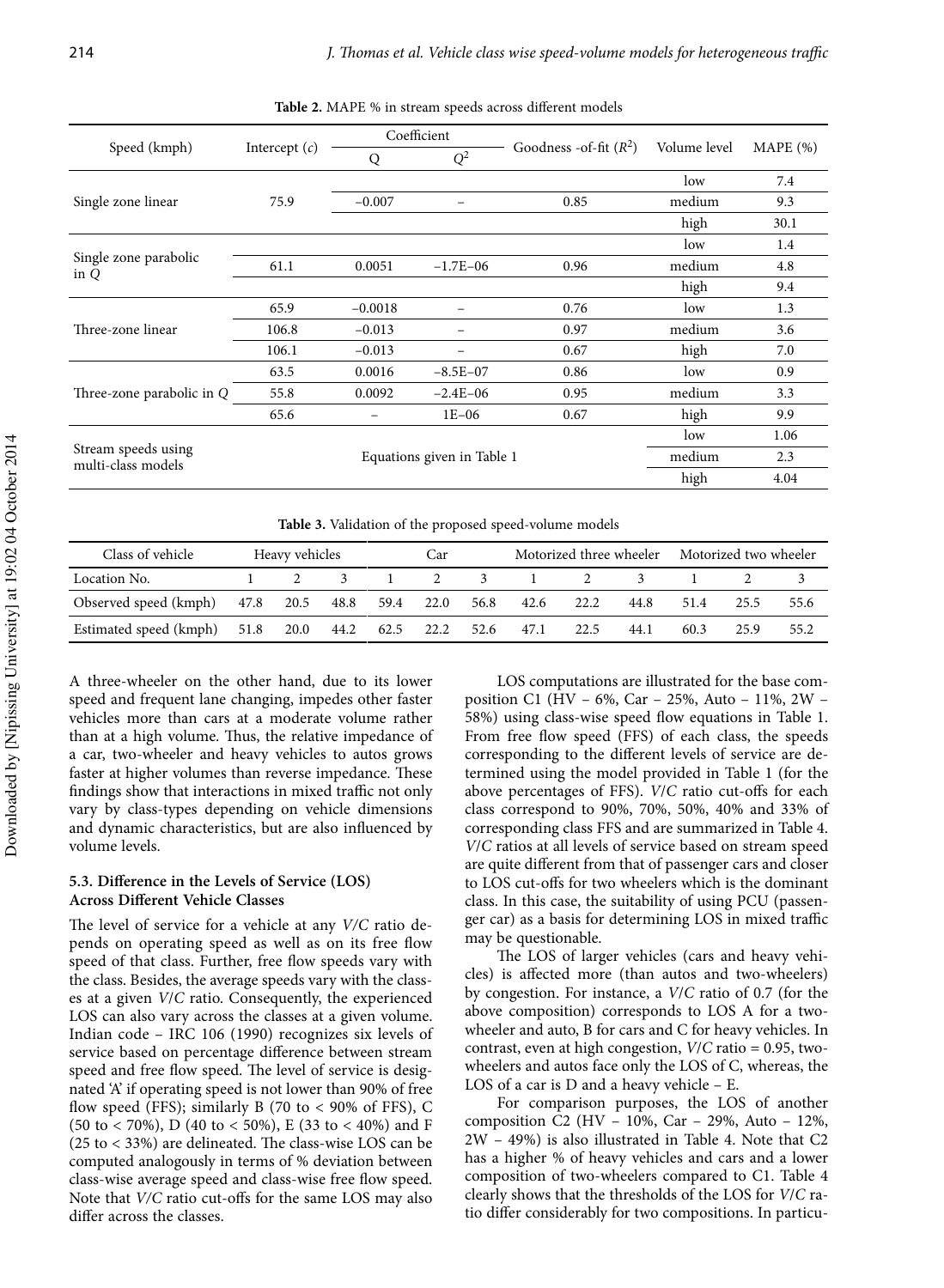lar, for the same LOS, threshold is lower for C2 than C1 implying an earlier onset of congestion for composition C2. Also, when the component of large vehicles is high, the level of service drops at a faster rate with V/C, especially in the low volume range. The performance of cars and heavy vehicles (larger vehicles) deteriorates faster than other vehicles, more so at C2 than C1, highlighting the asymmetry noted earlier. These findings emphasize the significance of the composition for vehicle classes in the performance of mixed traffic.

# **5.4. Effect of Vehicle-Class Specific Traffic Management Measures**

The above multi-regime multi-class model can be applied to study the impact of vehicle class-based traffic management measures in mixed traffic (e.g. the imposition of restrictions on the movement of certain categories of vehicles in a link). Another key advantage of the proposed model is the ability to quantify differential impacts to different classes.

Three scenarios are investigated to analyze the effect of such class-based traffic control measures. The base scenario corresponds to the case where no vehicle classes are excluded and corresponds to a base composition (HV – 5%, C – 24%, Auto – 11%, 2W – 51%, Bicycles – 9%). The other two scenarios correspond to the exclusion of heavy vehicles (Scenario 1) and autos (Scenario 2) respectively. Each of the three scenarios is applied at three different volume levels: a low volume (3000 vph), a moderate volume (5000 vph) and a high volume (6500 vph). The average class wise speeds and stream speed are estimated using the proposed multiclass multi-regime model as well as the simulation of each scenario and volume level. The results are summarized in Table 5.

In terms of stream speed, the speeds of the proposed model were close to simulation results (deviation is less than 5% at all volume levels). As expected, when the total volume is low, percentage increase in speeds due to vehicle class exclusions is not substantial. At higher volumes, an increase in speeds due to such exclusions turns out to be significant. As noted earlier, the extent of benefits/impacts also vary across vehicle types. In all cases, cars benefit most from such exclusion policies with speed increase in 19.6% and 34.3% due to the exclusion of HV at medium and high volumes. The speed of cars has increased by 23.5% and 35.6% due to the exclusion of auto at medium and high volumes respectively. The results also highlight relatively large differences and errors in estimated stream speeds from the use of compared single class stream speed models to the proposed multi-class multi-regime model. Thus, the proposed models show the promise of evaluating scenarios involving the class-based management of mixed traffic systems.

**Table 4.** V/C ratios at different levels of service

| Level of<br>service | V/C ratio for different classes under compositions |      |                |      |                |      |                                                                                           |      |  |  |  |  |
|---------------------|----------------------------------------------------|------|----------------|------|----------------|------|-------------------------------------------------------------------------------------------|------|--|--|--|--|
|                     |                                                    |      | C <sub>1</sub> |      | C <sub>2</sub> |      |                                                                                           |      |  |  |  |  |
|                     | HV                                                 | Car  | Auto           | 2W   | HV             | Car  | 2W<br>Auto<br>0.58<br>0.59<br>0.72<br>0.7<br>0.86<br>0.82<br>0.92<br>0.87<br>0.94<br>0.93 |      |  |  |  |  |
| А                   | 0.5                                                | 0.49 | 0.71           | 0.7  | 0.18           | 0.46 |                                                                                           |      |  |  |  |  |
| B                   | 0.63                                               | 0.71 | 0.87           | 0.83 | 0.57           | 0.6  |                                                                                           |      |  |  |  |  |
| C                   | 0.82                                               | 0.86 | 1.0            | 0.96 | 0.7            | 0.72 |                                                                                           |      |  |  |  |  |
| D                   | 0.9                                                | 0.94 | NA             | NA   | 0.78           | 0.79 |                                                                                           |      |  |  |  |  |
| E                   | 1.0                                                | 1.0  | NA             | NA   | 0.83           | 0.85 |                                                                                           |      |  |  |  |  |
| F                   | NA                                                 | NA   | NA             | NA   | 0.93           | 0.91 | 0.98                                                                                      | 0.97 |  |  |  |  |
|                     | NA – not applicable when volume exceeds capacity   |      |                |      |                |      |                                                                                           |      |  |  |  |  |

**Table 5.** A comparison of speeds in different traffic scenarios

|                                          | Speed of vehicles (kmph) under the various scenarios |      |      |                                              |      |      |                                                |      |      |  |
|------------------------------------------|------------------------------------------------------|------|------|----------------------------------------------|------|------|------------------------------------------------|------|------|--|
| Class of a vehicle/model                 | Base Scenario<br>Volume (vph)                        |      |      | Scenario 1<br>(excluding HV)<br>Volume (vph) |      |      | Scenario 2<br>(excluding Auto)<br>Volume (vph) |      |      |  |
|                                          |                                                      |      |      |                                              |      |      |                                                |      |      |  |
|                                          | 3000                                                 | 5000 | 6500 | 2850                                         | 4750 | 6175 | 2670                                           | 4450 | 5785 |  |
| Heavy vehicle                            | 54.7                                                 | 42.9 | 27.7 |                                              |      |      | 55.7                                           | 51.9 | 36.2 |  |
| Car                                      | 65.9                                                 | 51.0 | 30.9 | 66.5                                         | 61.0 | 41.5 | 67.1                                           | 63.0 | 42.0 |  |
| Auto rickshaw                            | 47.7                                                 | 43.1 | 30.5 | 47.8                                         | 48.8 | 40.3 |                                                |      |      |  |
| Two wheeler                              | 61.2                                                 | 53.6 | 35.6 | 61.4                                         | 62.2 | 47.7 | 61.6                                           | 62.6 | 47.9 |  |
| Stream speed (single class linear)       | 56.7                                                 | 44   | 34.4 | 57.8                                         | 45.7 | 36.7 | 59                                             | 47.8 | 39.4 |  |
| Stream speed (single class parabolic)    | 62.2                                                 | 48.9 | 31.5 | 62.8                                         | 51.4 | 36.2 | 63.4                                           | 54.1 | 41.4 |  |
| Stream speed (multi-class, multi-regime) | 60.5                                                 | 51.0 | 33.3 | 61.1                                         | 60.1 | 45.0 | 63.0                                           | 62.0 | 45.4 |  |
| Stream speed (Simulated)                 | 61.7                                                 | 51.1 | 34.2 | 62.7                                         | 57.3 | 47.5 | 65                                             | 58.8 | 46   |  |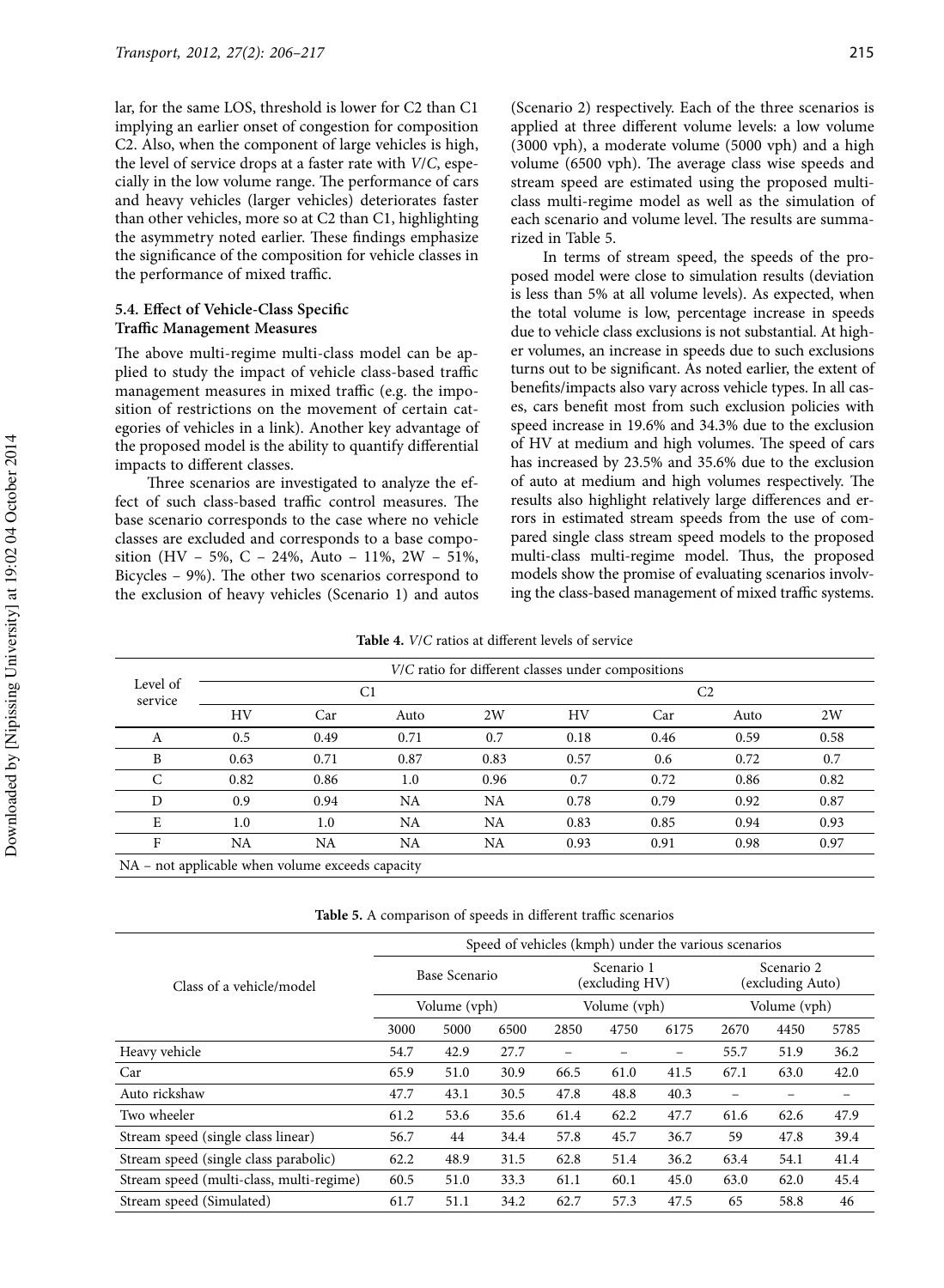# **6. conclusions**

This study has developed multi-regime and class-wise speed-volume equations for mixed traffic for six lane urban road mid-block sections in Chennai city. The models estimate vehicle class speeds and stream speeds as a function of class-wise volumes. The models are then used for investigating and analyzing differences in speed-flow relationships, interaction and asymmetry across vehicle classes. Further, the impact of composition and volume on the mixed traffic stream and class-wise performance is investigated. The proposed models generalize the current speed-flow models for mixed traffic by explicitly including the role of composition and differences in class speeds. The proposed models performed reasonably well in relation to the micro-simulation model for various scenarios and validation cases. Distinct advantages of the proposed models over the existing models are as follows:

- 1. The proposed multi-class models explicitly capture differential impacts of different class volumes on the average speed of a given vehicle type.
- 2. The models capture asymmetric and unequal interactions between different pairs of vehicle classes; thus, the need for homogenizing analysis in terms of a single class (e.g. PCU) is obviated.
- 3. The multi-class model significantly outperforms its single regime and single class (PCU-based) counterparts in terms of the accuracy of speed predictions.
- 4. The proposed models are computationally less intensive and easier to interpret.

The analysis of flow characteristics using the models yielded the following insights about mixed traffic flow:

- 1. At the substantive level, the results suggest that the speed flow relationships of major vehicle types in mixed traffic can be well represented by piece-wise linear models.
- 2. The findings reveal that speed flow relationships vary considerably across different vehicle classes and depend on volume levels.
- 3. The average car speeds do not represent stream characteristics in mixed traffic due to their smaller composition.
- 4. Composition does not influence speeds much at low volumes, but plays a prominent role at higher volumes.
- 5. Considerable evidence of asymmetric interactions is observed. These interactions vary across classes and are stronger for pairs involving heavy vehicles due to size differential and differences in dynamic characteristics.

The proposed model can also support a number of practical applications two of which are presented in this paper. First, it is used to quantify LOS for different classes in mixed traffic. The second application involves the analysis of class-specific traffic management measures. The effect of excluding some vehicle classes on the performance of mixed traffic is studied. Specifically, the effect of excluding autos or heavy vehicles at different volume levels was analyzed. The results show the promise of improved performance by excluding autos or heavy vehicles at higher volumes, which may be applied on some facilities or time-of-day.

The following findings from these applications are noteworthy:

- 1. The level of service is different for different vehicle classes at a given volume due to differences in their free-speed and asymmetric interactions.
- 2. It is found that LOS cut-offs vary across the classes. The results also show a wide range of operating characteristics across vehicle types even at high volumes. In addition, the LOS experienced by different classes is also affected by the composition of mixed traffic.
- 3. LOS cut-offs for stream speed is closest to thresholds for two-wheelers which form the predominant component in many urban roads in India.

Thus, the proposed model can be used for assessing the level of service enjoyed by different classes of vehicles in mixed traffic and for analyzing equity implications of traffic management measures. Several features of mixed traffic merit further investigation including the role of an imperfect lane discipline, the effect of free-flow speeds, the presence of non-motorized vehicles and traffic behaviour on other facilities (four and two lane urban roads).

This study focused mainly on class speed and stream speed as the major performance measure. Developing models for the effect of heterogeneous traffic flow and interactions on vehicle characteristics and performance measures such as fuel consumption, pollution and user costs is an important practical direction for future research.

# **References**

- Akçelik, R. 1991. Travel time functions for transport planning purposes: Davidson's function, its time-dependent form and an alternative travel time function, Australian Road Research 21(3): 49–59.
- Arasan, V. T.; Krishnamurthy, K. 2007. Study of vehicular interactions in heterogeneous traffic, in Proceedings of the Annual Conference of the Canadian Society for Civil Engineering 2007. 6–9 June 2007, Yellowknife, Canada, 950–959.
- Arasan, V. T.; Vedagiri, P. 2008. Bus priority on roads carrying heterogeneous traffic: a study using computer simulation, European Journal of Transport and Infrastructure Research 8(1): 45–64.
- Arasan, V. T.; Vedagiri, P.; Manu, S. 2009. Development of speed-flow relationship for heterogeneous traffic using computer simulation, Journal of the Institution of Engineers (India). Civil Engineering Division 89: 3–7.
- Arasan, V. T.; Koshy, R. Z. 2005. Methodology for modeling highly heterogeneous traffic flow, Journal of Transportation Engineering 131(7): 544–551.

http://dx.doi.org/10.1061/(ASCE)0733-947X(2005)131:7(544)

Bång, K.-L.; Heshen, A. 2000. Development of capacity guidelines for road links and intersections for Henan and Hebei provinces, PRC, in Transportation Research Circular E-C018: 4th International Symposium on Highway Capac